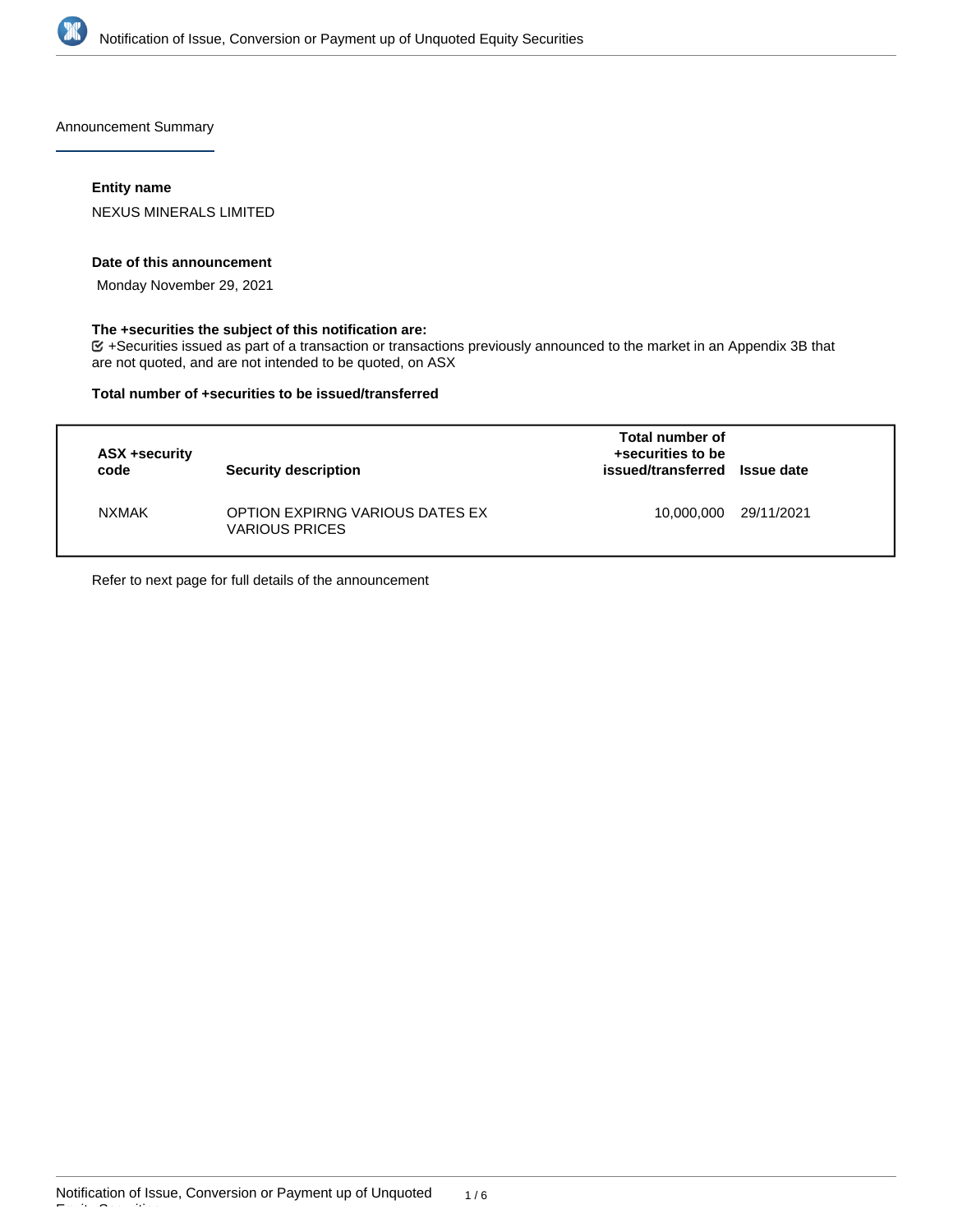

Part 1 - Entity and announcement details

# **1.1 Name of entity**

NEXUS MINERALS LIMITED

We (the entity named above) give notice of the issue, conversion or payment up of the following unquoted +securities.

**1.2 Registered number type** ABN

**Registration number** 96122074006

**1.3 ASX issuer code** NXM

# **1.4 The announcement is**

New announcement

# **1.5 Date of this announcement**

29/11/2021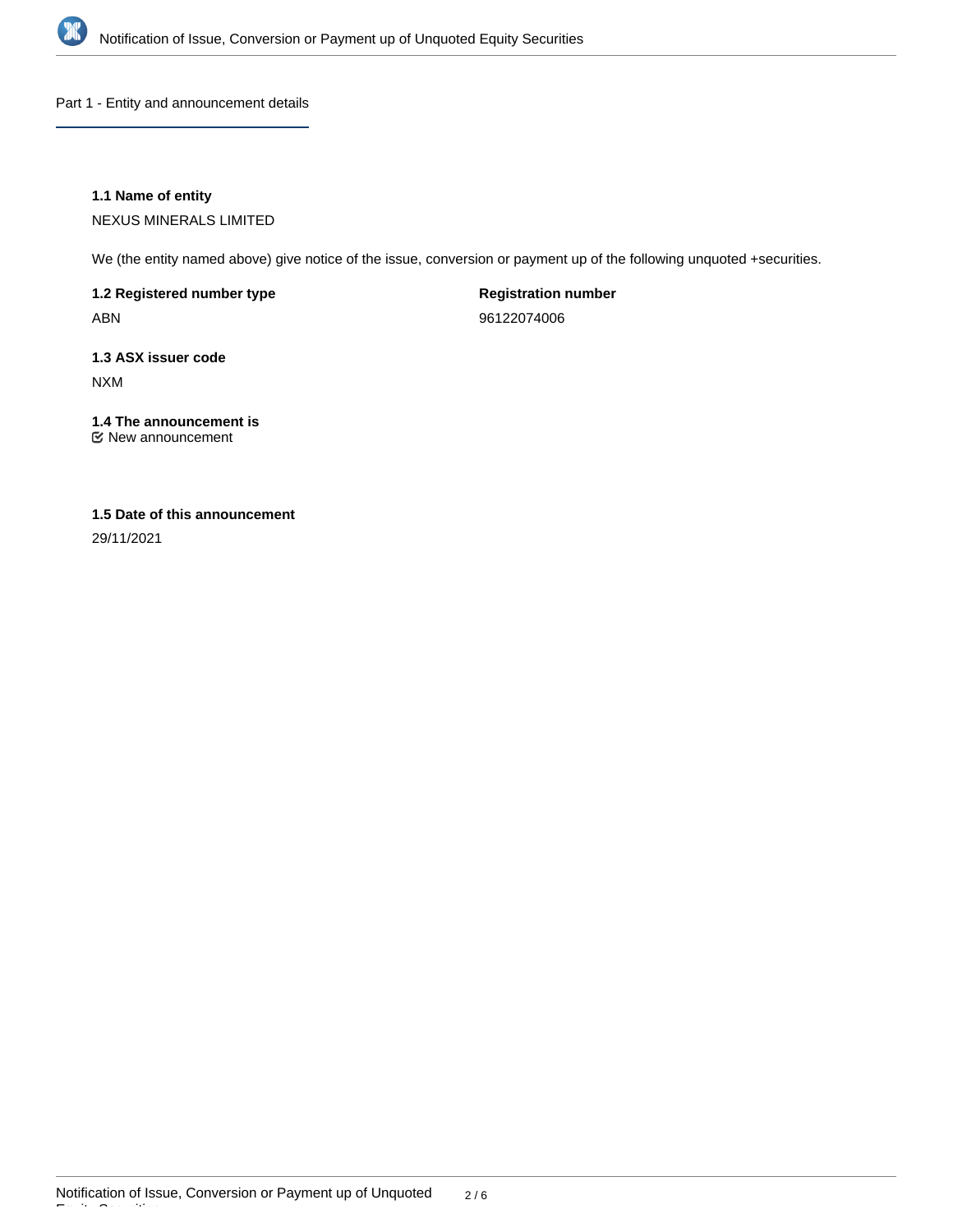

# Part 2 - Issue details

#### **2.1 The +securities the subject of this notification are:**

+Securities issued as part of a transaction or transactions previously announced to the market in an Appendix 3B that are not quoted, and are not intended to be quoted, on ASX

#### **Previous Appendix 3B details:**

| <b>Announcement Date and</b><br>Time | <b>Announcement Title</b>                    | Selected Appendix 3B to submit quotation<br>reauest |  |
|--------------------------------------|----------------------------------------------|-----------------------------------------------------|--|
| 11-Oct-2021 14:59                    | New - Proposed issue of securities -<br>NXM. | A placement or other type of issue                  |  |
|                                      |                                              |                                                     |  |

**2.3a.2 Are there any further issues of +securities yet to take place to complete the transaction(s) referred to in the Appendix 3B?** No

Equity Securities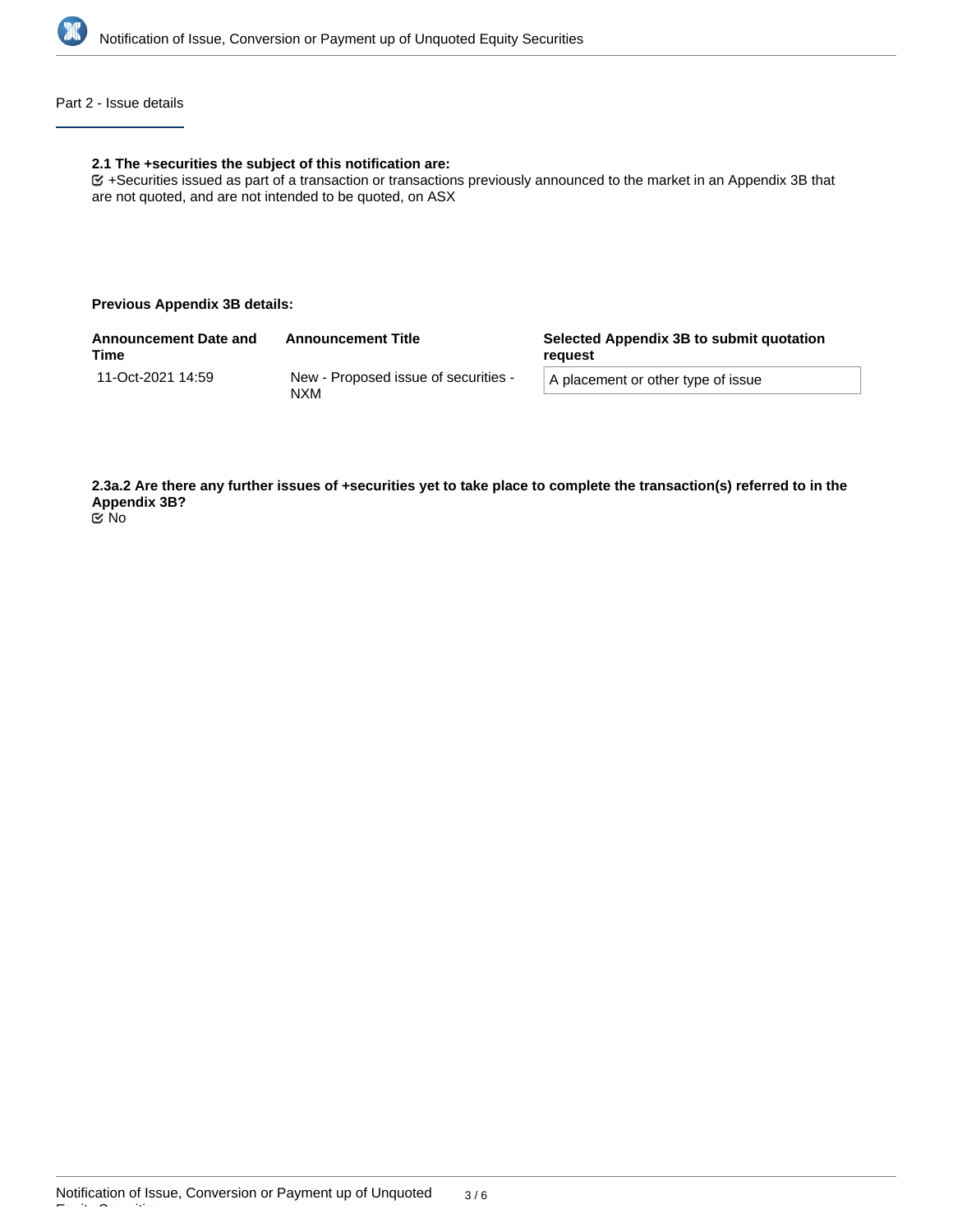

Part 3A - number and type of +securities the subject of this notification (existing class or new class) where issue has previously been

notified to ASX in an Appendix 3B

Placement Details

# **ASX +security code and description**

NXMAK : OPTION EXPIRNG VARIOUS DATES EX VARIOUS PRICES

# **Date the +securities the subject of this notification were issued**

29/11/2021

#### **Any other information the entity wishes to provide about the +securities the subject of this notification**

Director Options issued with an exercise price of 68 cents each expiring 9 November 2024

Issue details

**Number of +securities** 6,000,000

**Were the +securities issued for a cash consideration?** No

# **Please describe the consideration being provided for the +securities**

Options issued for nil consideration. The purpose of the issue of the options is to incentivise directors and to issue the options as part of the director's remuneration package

#### **ASX +security code and description**

NXMAK : OPTION EXPIRNG VARIOUS DATES EX VARIOUS PRICES

# **Date the +securities the subject of this notification were issued**

29/11/2021

#### **Any other information the entity wishes to provide about the +securities the subject of this notification**

Advisor Options issued with an exercise price of 68 cents each expiring 9 November 2023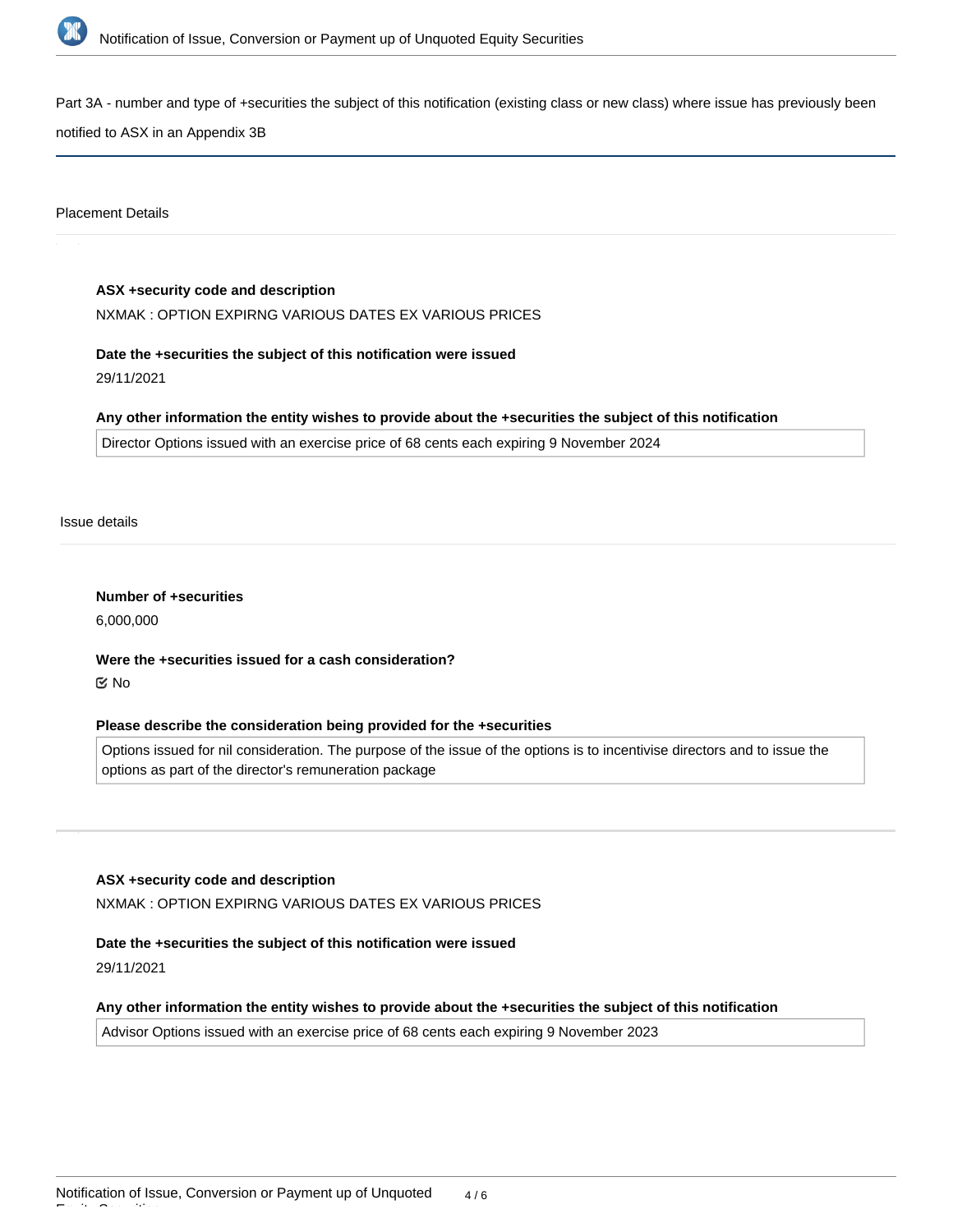

Issue details

# **Number of +securities**

4,000,000

**Were the +securities issued for a cash consideration?**

No

# **Please describe the consideration being provided for the +securities**

No funds raised from the issue. The issue of the Adviser Options is part consideration for the provision of corporate advisory and capital raising services to the Company

Equity Securities